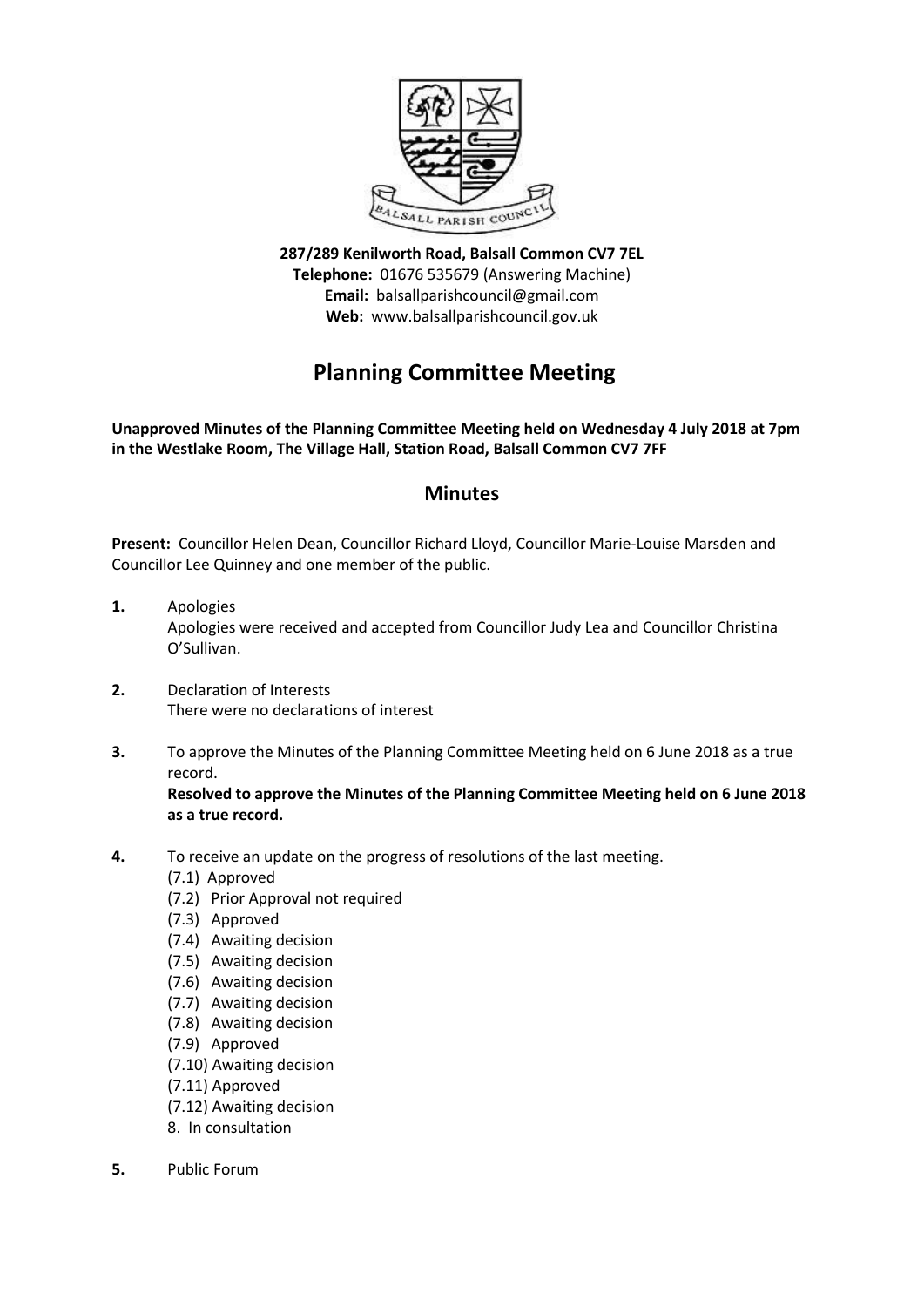There were no comments from the public forum relating to items on the agenda.

#### **6.** Planning Matters

**(6.1)** PL/2018/01616/PNAG

Brees Lane Farm, Brees Lane, Fen End, Solihull CV8 1PY [Prior notification for the erection of an agricultural building for the storage](https://publicaccess.solihull.gov.uk/online-applications/applicationDetails.do?activeTab=summary&keyVal=P9WEOFOE04M00&prevPage=inTray) of animal [feed and pallet truck.](https://publicaccess.solihull.gov.uk/online-applications/applicationDetails.do?activeTab=summary&keyVal=P9WEOFOE04M00&prevPage=inTray)

Already determined.

**(6.2)** PL/2018/01630/MINFHO 4 Runnymede Drive, Balsall Common, Solihull CV7 7GQ [Single storey rear extension.](https://publicaccess.solihull.gov.uk/online-applications/applicationDetails.do?activeTab=summary&keyVal=P9YHMWOEIUR00&prevPage=inTray)

> **Resolved to not object to this proposal in principle but to make the following comments: note that the extension is close to the boundary and would like to be assured that**

**if to be considered for approval, that neighbour has no objection to this.**

**(6.3)** PL/2018/01645/MINFHO 9 Stoneton Crescent, Balsall Common, Solihull CV7 7QG [Rear single storey extension.](https://publicaccess.solihull.gov.uk/online-applications/applicationDetails.do?activeTab=summary&keyVal=PA0F4TOEIVO00&prevPage=inTray)

#### **Resolved to make no comment.**

**(6.4)** PL/2018/01737/MINFHO 117 Needlers End Lane, Balsall Common, Solihull CV7 7AA [Ground & first floor side extension.](https://publicaccess.solihull.gov.uk/online-applications/applicationDetails.do?activeTab=summary&keyVal=PAK8ZAOEJ1I00&prevPage=inTray)

> **Resolved to make no comment to make on this proposal. The plans, particularly the 3D presented the information in a clear way that aids decision making.**

**(6.5)** PL/2018/01801/MINFHO

16 Wilton Road, Balsall Common, Solihull CV7 7QW Proposed first floor extension above existing garage and utility room and conversion of existing garage to family room.

**Resolved to make no objection in principle to this proposal however make the following comments:**

**- There are concerns that that the bedroom window overlooks the neighbouring property which also has a window in that elevation;**

**- Should the extension appear as subservient to the original dwelling in line with the SMBC House Extension Guidelines?**

**(6.6)** PL/2018/01702/MINFOT Forge Stores, Balsall Street, Balsall Common, Solihull

> **Resolved to not object to this proposal however make the following comments: - The poor quality of the drawings do not aid decision making;**

**- That SMBC ensure compliance with Building Regulations has taken place.**

#### **(6.7)** PL/2018/01827/ADV